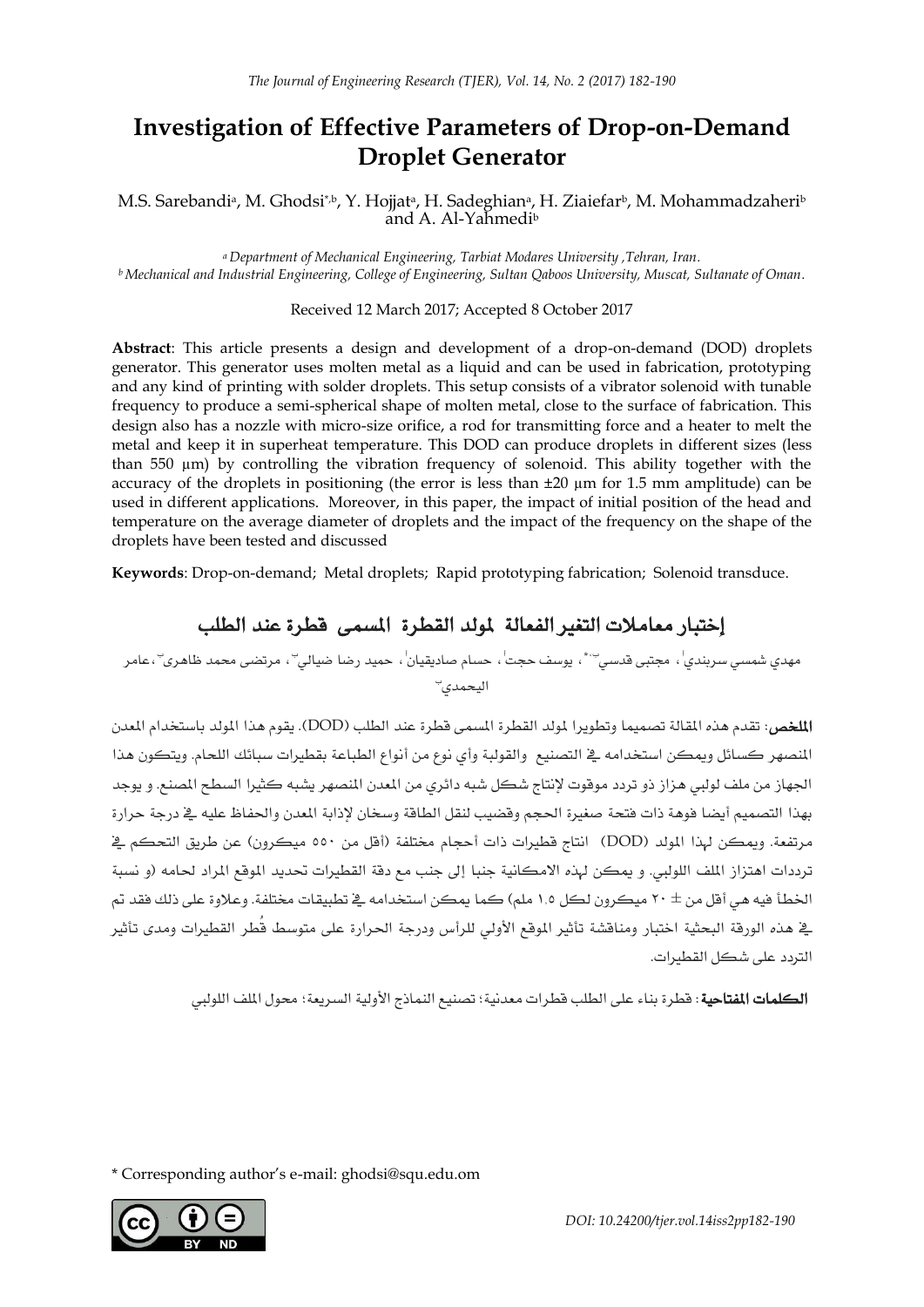# **1. Introduction**

Metal DOD generators have become a useful tool in prototyping devices, layer-by-layer fabrication, solid fabrication, solder droplet printing and surface treatment. Recently, due to their cheap price, droplets have attracted more attention. Droplets can be tuned for different applications, from their old version which has been used for printing (Waldvogel *et al.* 1996) to newer metal DODs that can be used as 3D printers for prototyping (Lawrence *et al*. 2017). At present, DODs have complex technology and therefore they are not very common. Producing a DOD needs several manufacturing processes (etching, sputtering and so on) that are time consuming (Liu and Orme 1999). Recently, researchers conducted many studies to overcome the aforementioned drawbacks and develop a cheaper and simpler DOD. These generators mainly include a droplet producer unit and a droplet deposition unit. In the former unit, a heating furnace melts metal to a specific temperature; and a vibrator ejects droplets from a nozzle using pulses passing through the molten metal (Sohn and Yang 2005). The nozzle orifice and the latter unit deposit the droplets. In addition to DODs, continuous droplet generators are another type of Metal droplets generators. Although these two methods of drop generating have some differences, both use periodic pulses to eject the molten metal drops through the nuzzle (Sohn and Yang 2005). For soldering droplets printing, continuous rows of droplets are ejected to produce a line or stream on the board. This uniform metal droplets can be produced by exciting a laminar molten metal jet. Formation by using continuous drops of liquid from a steam was examined by Savarat (1833), and many years later, Rayleigh developed its mathematical equation (Rayleigh 1878; Rayleigh 1879). Working frequency of DOD depends on many factors like the speed and the size of drops. The frequency has a wide range between 5 to 44 kHz, and lower frequency means larger drops (Liu and Orme 1999). On the other hand, for printing using drop-ondemand, the system can generate a discrete row of metal droplets to make the desired form. As an example, Yamaguchi uses a chamber attached to a diaphragm to eject metal for fabrication. Yamaguchi has used piezoelectric as a vibrator (Yamaguchi *et al*. 2000). Moreover, Jun Luo showed that it is possible to make a drop-on-demand droplet generator by

controlling the pneumatic force of gas as a pressure source (Jun Luo *et al*. 2012). Piezoelectric buzzers can be implemented in DODs for a room temperature liquid (Kuang-Chao Fan 2008). Using a piezoelectric vibrator (Sadeghian *et al*. 2013; Mohammadzaheri *et al*. 2017) or Magnetostrictive one (Ghodsi *et al*. 2017; Karafi *et al*. 2015; Ghodsi *et al.* 2010; Ghodsi *et al*. 2008), DOD can reach high frequency of vibration; on the other hand, the harsh environment (high temperature) can limit their use in DODs.

 The main aim of this research is to design and fabricate a DOD generator with the ability of controlling the size and position of drops in 2-D surface. Moreover, in this article, the impact of different factors such as temperature of superheating metal, position of transmitting rod at the beginning, frequency of generator and amplitude of impulse-transmitting rod will be discussed. [Figure 1](#page-1-0) shows the schematic view of the DOD.

#### **2. Experimental Setup**

As shown in Fig. 1, the experimental setup consists of a vibrator as an impulse generator, a rod to transmit the impulses, a micro-nozzle, a tubular shape container for molten metal and a heating part for heating the metal to a desired temperature. The source of vibration is a precise solenoid at the top of the generator.



<span id="page-1-0"></span>**Figure 1**. Schematic of the fabricated generator.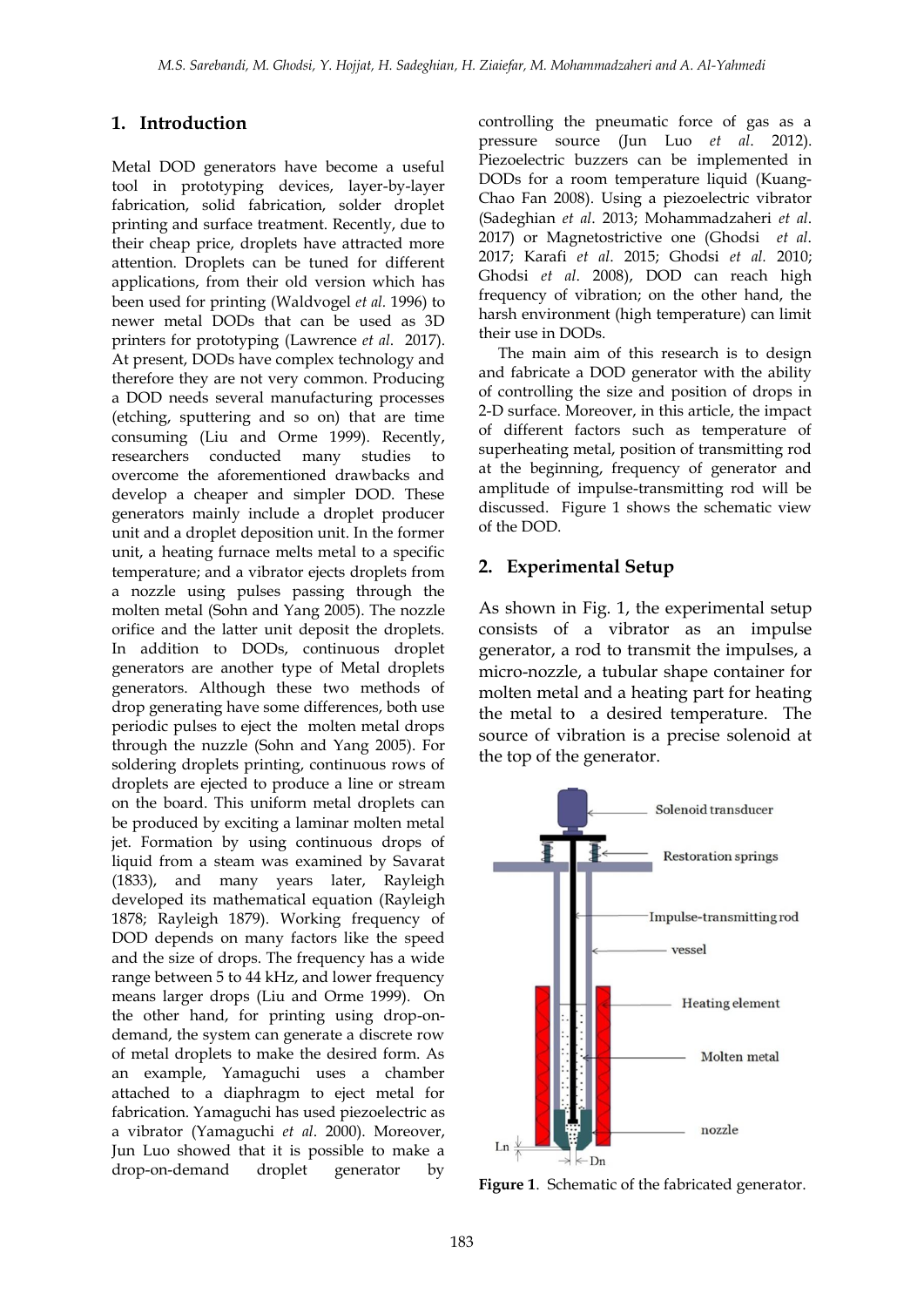After that, an impulse-transmitting rod transmits the impulses to the metal chamber. The rod is placed near the orifice of the nozzle at the beginning. The vibrator generates the impulses and accordingly, the molten superheated metal is ejected from the nozzle. Four springs are attached to bring the rod back to the initial place for another ejection. Sticking of the molten metal to the surface of the droplet generator is very common. The main reason is the small size of the orifice. To prevent the nozzle getting stuck with materials, non-wetting liquids should be used for injection process, like ceramic materials. However, by choosing a proper material for nozzle, this problem can be reduced. For instance, in previous research, stainless steel was reported as a nozzle material for tin (Sohn and Yang 2005). Hence, some stainless steel parts are in contact with tin (SUS303). Several factors influence the size of drops, one of them is the size of the nozzle orifice. To produce spherical drops, the shape of nozzle orifice has to be perfectly round. Moreover, the aspect ratio of the nozzle is important for ejection of droplets. Ln/Dn must be equal to or smaller than one to break the drops more easily (Sohn and Yang 2005). The diameter of orifice is 198 µm, and the length is 180 µm. Hence, the aspect ratio of micro-drilled orifice is 0.90 and less than one. For melting the metal and keeping it in superheat temperature, a tubular heating element was used. This heater can produce temperatures up to 700 °C. For sensing the temperature, a K type thermocouple is placed into the cylinder hole (drilled hole) to be close enough to the nozzle. To control the temperature of the heater at the specific desired temperature, proportional-integral-derivative method was employed. In this study, droplets of Sn63/pb37 are produced by the presented setup. Table 1 summarizes the physical properties of Sn63/pb37.

# **3. Solenoid Design**

In order to evaluate the required force of transducer to eject the molten metal out of the

**Table 1.** Physical properties of Sn63/pb37.

| <b>Viscosity</b><br>$(10^{-3}$ Pa.s) | Density<br>$(kg.m^{-3})$ | Surface<br>tension<br>$(N.m-1)$ | Melting<br>tempera-<br>ture $(°C)$ |
|--------------------------------------|--------------------------|---------------------------------|------------------------------------|
| 1.33                                 | 8420                     | 0.49                            | 183                                |

orifice, Bernoulli's equation in fluid dynamics was used. The flow rate is Q=UA, where U is

the flow speed of the molten metal and A is the cross-sectional area. From the continuity equation and according to the law of conservation of mass, flow speed of the liquid and droplet, a force of magnitude 0.09 N is required to be exerted on the plunger to make molten metal squirt from the orifice.

 In this setup, a solenoid is used as a force generator. In a solenoid, number of turns, air gap, size of solenoid, the characteristic of the steel of solenoid are factors that have impact on the produced force. To have the desired force for transducer, a coil with 200 turns of wire with 0.45 mm diameter was used. Using this solenoid, the amplitude of displacement is 3 mm, and maximum payload is 9.05 N. Force equations and solenoid equations can be found in Appendix A. During the experiment, the payload can be adjusted by controlling the current. For adjusting the initial position of the plunger, a number of washers were used.

# **4. Effective Parameters on Size of Droplet's**

To have an acceptable DOD for droplet manufacturing, several experiments had been conducted to study the impact of different parameters on the characteristic of metal droplets.

# *4.1 Temperature of Molten Metal and Position of Head at the Beginning (Lh)*

 The melting temperature of Sn63/pb37 is 183˚C. At this temperature, the viscosity of metal is not low enough to be used in the DOD (Manko 1979). To reach the desired viscosity, the temperature was set at 260, 290, and 320˚C. In this temperature, the molten metal is in a superheated condition. Another factor for optimization is the gap between the head end of transmitting rod and the chamber. This factor has an impact on the efficiency of material supply for dropping and impulse transfer. In this design, this clearance is set at 125 µm, the vibration frequency (*f*<sub>sol</sub>) is set at 3 Hz, displacement (*A*) is set at 0.5 mm and 40 ml of the melted metal is inserted in the tubular vessel. Figure 2 shows the relationship between the position of the head end at the beginning and temperature of the molten metal and their effect on the diameter of spherical droplets. To have better estimation, the average diameter of 10 droplets was calculated. As it is shown in Fig 2, by increasing the temperature of the super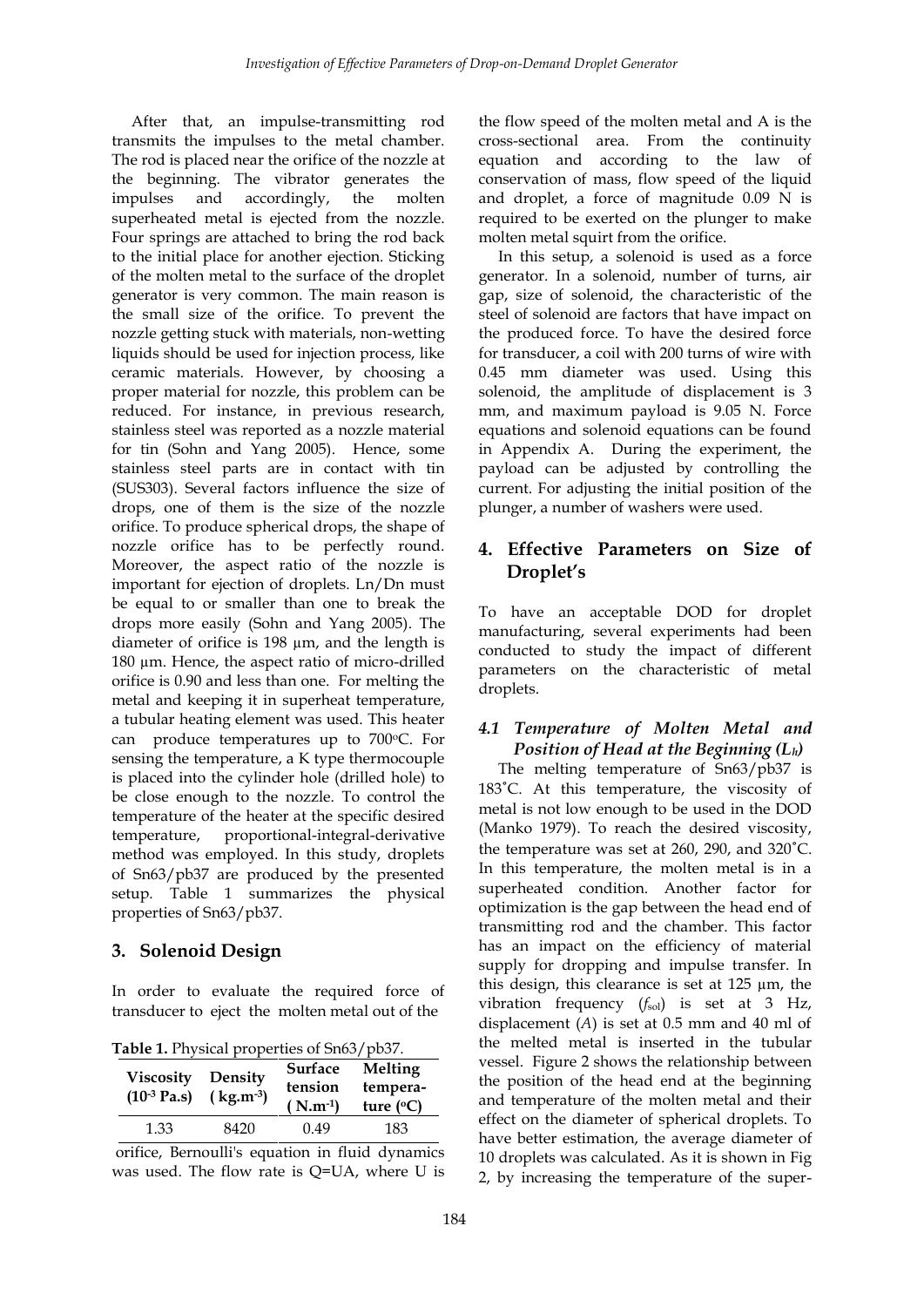heated metal, the diameter of droplets decreased. This happens because higher temperature decreases the viscosity and surface tension of the metal (Beer 1972), therefore, the superheated metal can flow through the orifice more easily.

 In the test where *L<sup>h</sup>* (initial position) was smaller than 1.5 mm, an ejected droplet lost its unity and became two or more separated droplets. The reason is due to the excessive force of the solenoid. In positions higher than 4.5 mm, droplets fell down continuously because of gravity.

# *4.2 Amplitude of Displacement and the Position of Head at the Beginning*

 The effect of the position of the head at the beginning and amplitude on the size of drop lets are shown in Fig 3.



**Figure 2**. Impact of temperature and the position of the head at the beginning on the size of droplets.



**Figure 3**. Effect of the position of the head at the beginning and amplitude on the size of droplets.

 To investigate the effect of amplitude on the size of droplets, using amplitude limitation washers, which are located on the top of the actuator, displacement amplitude of solenoid  $(A)$ , were set at 0.5, 1 and 1.5 mm. In this experiment, the temperature is set at 290°C and other parameters such as the gaps between the slot of the nozzle and the head of impulsetransmitting rod, the frequency of the solenoid and melted metal inserted in the tubular vessel are set as in the previous experiment.

 Figure 3 shows that by increasing the gap size of the head end position, the size of droplets increases. With increasing amplitude of the transducer, the average of droplet diameter increases too. When the amplitude increases, the impulse-transmitting force in the nozzle chamber increases too, thus, more melted metal is ejected from the nozzle orifice, and larger droplets are produced. The corresponding range of droplet diameter is between 542 µm and 554 µm.

#### *4.3 Solenoid Vibrator Frequency*

 To study the effect of frequency, droplets are produced and analyzed at different frequencies, and in each case, more than 10 measurements on droplets size are carried out. In these experiments, displacement amplitude is set at 0.5 mm, and other parameters are set as in the previous experiment. Figure 4 shows photographs of the products of molten metal ejected from nozzle orifice at different frequencies.

Figure 4.  $((a)-(c))$  visualized the top view of deposited droplets and their diameter. In Fig. 4  $((a)-(c))$ , the droplets have a number of edges caused by the solidification of the solder at very low frequencies (Goldin 1999). As it can be seen in Fig. 4, at lower frequencies, the shape of the droplets is better and closer to spherical shape. The main reason is that when the frequency is low the molten metal has enough time to eject from the nozzle and has time to become solid. At low frequencies, time is enough for a droplet not to have a negative impact on the previous or next drops. On the other hand, at higher frequencies, because of surface tension between the droplets and viscosity, there is no enough time for the material to break and make spherical separated droplets. At last, the molten metal will become solid in the intended line of fiber. Figure 4  $((d)-(f))$  shows the solid droplets of metal after dropping.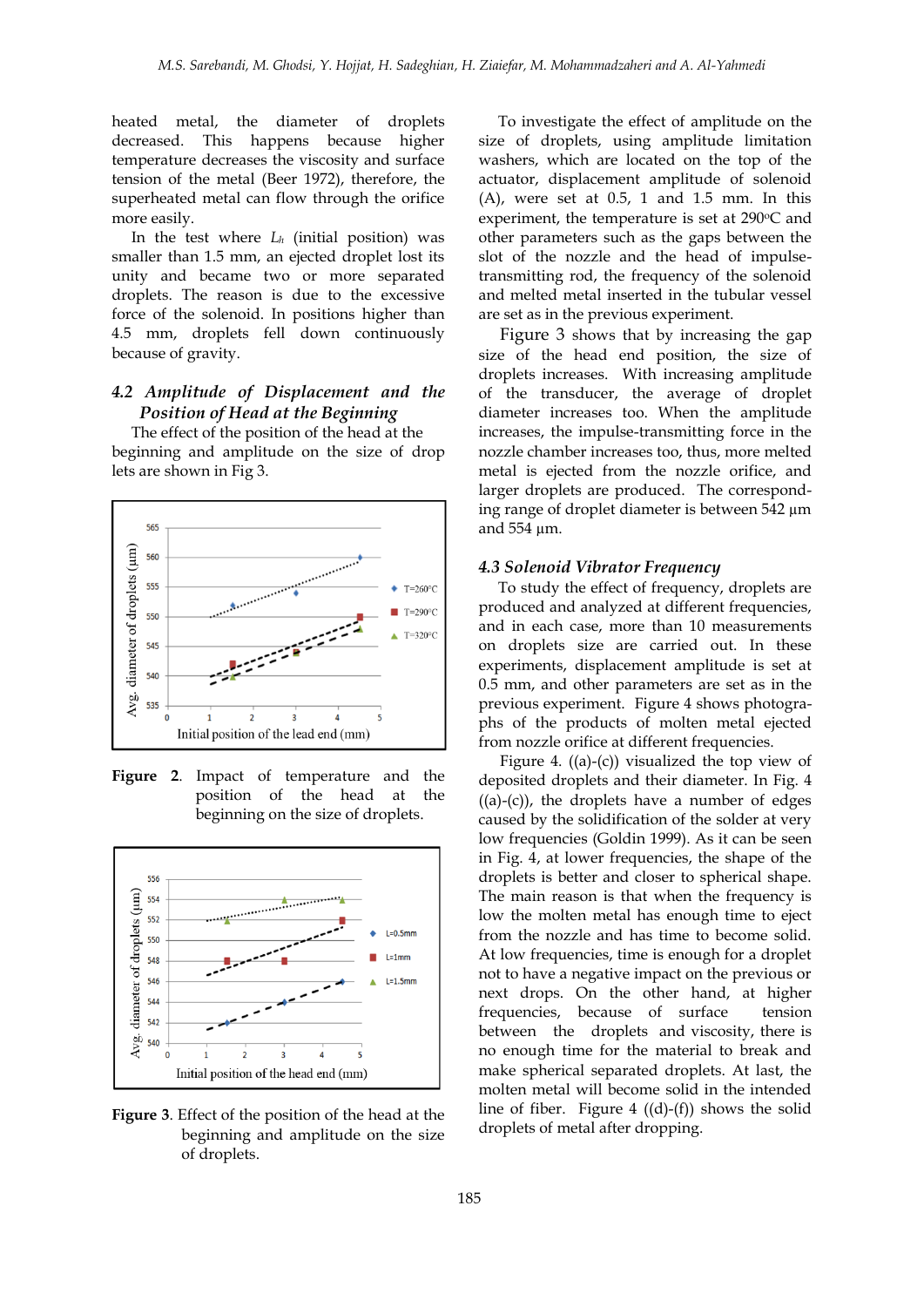# **5. Positioning of Drop-on-Demand Droplets**

The accuracy of prototyping and fabrication by a DOD generator depends on the droplets precise location and the frequency of the drop. To test the drop-on-demand capability, the temperature of the device was set at  $T = 290$ °C, and the frequency of dropping was set at 3 Hz, and the gap between the head of the nozzle and surface was maintained at 5 mm. Experimentally, the velocity of the droplets Was calculated around v=10mm/s. The setup of the experiment and the results of the tests are shown in Fig 5. Figure 5. shows a row of droplets in a specific location (according to frequency). The result of the tests shows that the setup works correctly, and the droplets are in the intended positions. To calculate the droplets velocity, a high-speed camera captured a series of photos.



(a)  $f = 0.33$  Hz, D = 558 µm (b)  $f = 1$  Hz, D = 542 µm





(d)  $f = 6$  Hz



**Figure** 4. Photographs ((a)-(f)) of products of molten metal ejected from orifice under different frequencies.

Figure 6. shows the photos of the high speed camera respectively.

 The flight distance of the droplets was measured through image processing, and the velocity of droplets was measured 0.7 m/s.

### **6. Accuracy of Positioning**

The distance of the nozzle and target point on the surface can reduce positioning accuracy. This may happen due to insufficient accuracy in machining of the rod or imperfect alignment of the rod and vibrator. Figure 7 shows the schematic of procedure for measuring the error and accuracy of the droplets positioning (Fig. 8). For this test, a straight line of droplets was dispositioned, where the value of *hn* of each droplet, (position of the head of the nozzle at the beginning) was different. When  $h_n$  is 3 mm, the initial position of the head end is 0.5 mm, and the amplitude is 1.5 mm, the value of error is less than ±20 µm which is an acceptable error for rapid prototyping according to the size of droplets.



**Figure 5**. Experimental results of the drop-ondemand deposition of droplets.



**Figure 6**. Photograph of metal droplet ejected from nozzle.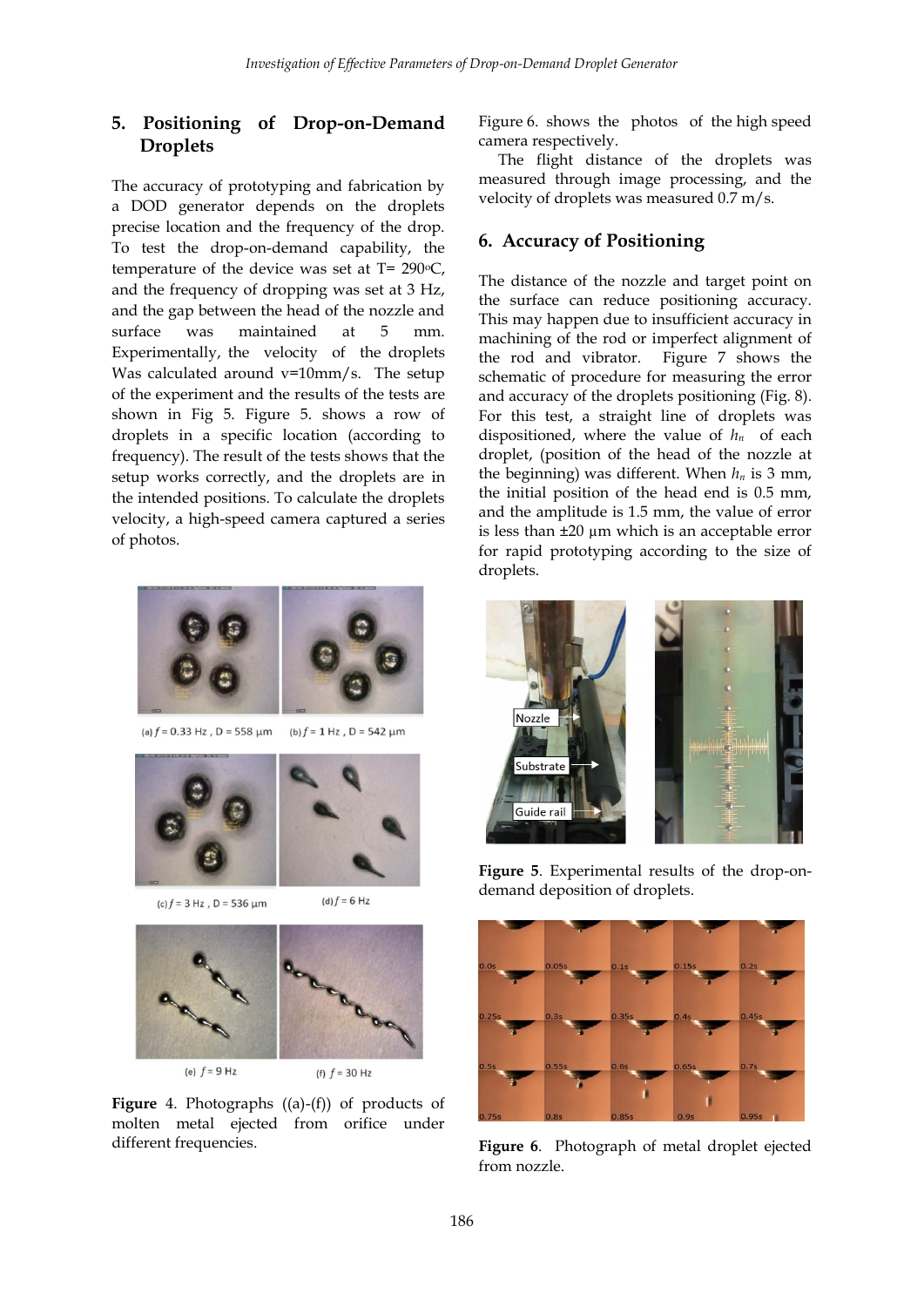







### **Conflict of Interest**

The authors declare no conflicts of interest.

# **Funding**

No funding was received for this research.

### **Acknowledgment**

The authors express their thanks to the Advanced Metrology Lab, Tarbiat Modares University, Iran, for their appreciated technical supports.

### **References**

Beer SZ (1972), Liquid metal – chemistry and physics. *Marcel Dekke*, 474-488, New York.

- Chun JH, Passow CH (1993), Droplet based manufacturing. *Journal of Annals of the CIRP* 42: 235-238.
- Fan KC, Chen JY, Wang CH, Pan WC (2008), Development of a drop-on-demand droplet generator for one-drop-fill technology. *Sensors and Actuators A: Physical* 147(2): 649-655.
- Ghodsi M, Ueno T, Teshima H, Hirano H, Higuchi T, Summers E (2007), Zero-power positioning actuator for cryogenic environments by combining magnetostrictive bimetal and HTS. *Sensors and Actuators A* 135: 787-791.
- Ghodsi M, Ueno T, Teshima H, Hirano H, Higuchi T (2007), Numerical modeling of iron yoke levitation using the pinning effect of high temperature superconductor. *IEEE Transactions on Magnetics* 43(5): 2001-2008.
- Ghodsi M, Ueno T, Higuchi T (2008), Novel magnetostrictive bimetal actuator using permendur. *Advanced Materials Research* 47-50: 262-265.
- Ghodsi M, Ueno T, Modabberifar M (2010), Quality factor, static and dynamic responses of miniature galfenol actuator at wide range of temperature. *International Journal of Physical Sciences* 6(36): 8143-8150.
- Ghodsi M (2015), Optimization of mover acceleration in DC tubular linear direct-drive machine using response surface method. *International Review of Electrical Engineering* 10(4): 492-500.
- Ghodsi M, Hosseinzadeh N, Ozer A, Rajabzadeh H, Garjasi VN, Hojjat Y, Talebian Sl, Sheykholeslami M, Al-Yahmadi A (2017), Development of gasoline direct injector using giant magnetostrictive materials. *IEEE Transactions on Industry Applications* 53(1): 521- 529.
- Goldin R (1999), Flip chip bumping with high speed metal jet technology. *Proceedings of NEPCON West'99*, Los Anglos.
- Hayes DJ, Wallace DB, Boldman MT (1993), Method and apparatus for dispensing spherical shaped quantities of a liquid solder. *US Patent*: 5: 229 016.
- Karafi MR, Ghodsi M, Hojjat Y (2015), Development of magnetostrictive resonant torsional vibrator. *IEEE Transactions on Magnetics* 51(9): 1-8.
- Lawrence L, James L, Jennifer R (2017), Examine a 3D-printed carbon fiber part created using a direct-ink writing process developed at LLNL. Lawrence Livermore National Laboratory, USA.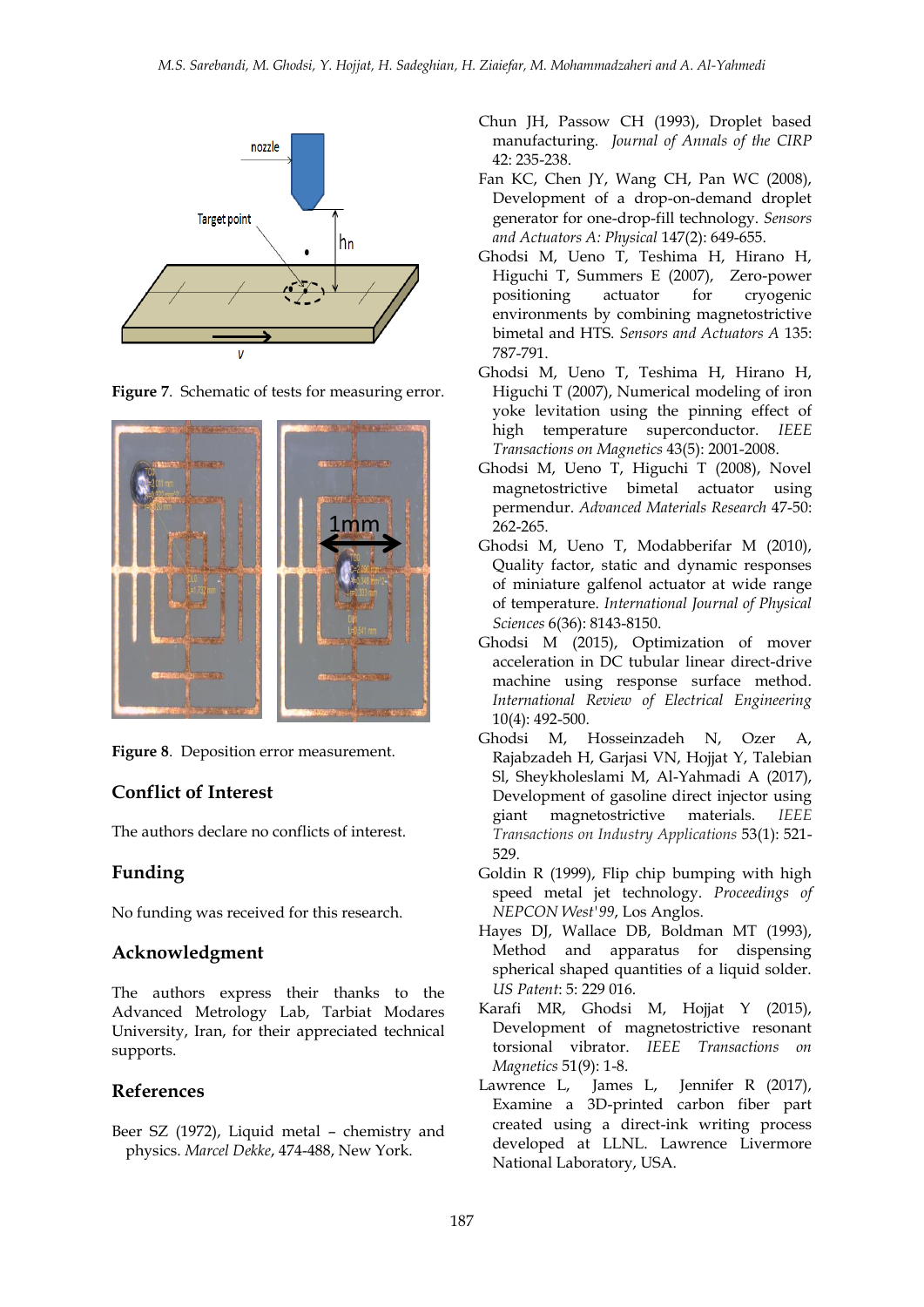- Liu Q, Orme M (1999), High precision solder droplet printing technology and the state-ofthe-art. *Journal of Materials Processing Technology* 115: 271-283.
- Luo J, Qi LH, Zhou JM, Hou XH, Li HJ (2012), Modeling and characterization of metal droplets generation by using a pneumatic drop-on-demand generator. *Journal of Materials Processing Technology* 212(3): 718-726.
- Manko HH (1979), Solders and soldering: materials, design, production, and analysis for reliable bonding. *McGraw-Hill*, New York.
- Mohammadzaheri M, Qallaf A (2017), Nanopositioning systems with piezoelectric actuators, current state and future perspective. *Science of Advanced Materials* 9(7): 1071–1080.
- Murr LE, Johnson WL (2017), 3D metal droplet printing development and advanced materials additive manufacturing. *Journal of Materials Research and Technology*.
- Özer A, Ghodsi M, Sekiguchi A, Saleem A, Al-Sabari N (2015), Design and experimental implementation of a beam-type twin dynamic vibration absorber for a cantilevered flexible structure carrying an unbalanced rotor: numerical and experimental observations. *Shock and vibration*, Article ID 154892.
- Rayleigh L (1878), On the instability of jets. *Proceedings of the London Mathematical Society*  10: 4-13.
- Rayleigh L (1879), On the capillary phenomena of jets. *Proceedings of the London Mathematical Society* 29: 71-97.
- Savarat F (1833), Memoire sur la constitution des veines liquids lances par des orifices circulaires en mince. *Annales de Chimie et de Physique* 53: 337-386.
- Sadeghian H, Hojjat Y, Ghodsi M, Sheykholeslami MR (2013), An approach to design and fabrication of a piezo-actuated microdroplet generator. *The International Journal of Advanced Manufacturing Technology 70*(5-8): 1091-1099.
- Sohn H, Yang KY (2005), Drop-on-demand deposition of superheated metal droplets for selective infiltration manufacturing. *Journal of Materials Science and Engineering* 392: 415–421.
- Waldvogel JM, Poulikakos D, Wallace DB, Marusak RM (1996), Transport phenomena in Pico liter size solder droplet dispensing on a composite substrate. *ASME Journal of Heat Transfer* 118: 148–156.
- Yingxue Y, Shengdong G, and Chengsong C (2004), Rapid prototyping based on uniform droplet spraying. *Journal of Materials Processing Technology* 146: 389-395.
- Yamaguchi K, Sakai K, Yamanaka T, and Hirayama T (2000), Generation of threedimensional micro structure using metal jet. *Journal of Precision Engineering* 24(1): 2–8.
- Zaugg FG, Wagner P (2003), Drop-on-demand printing of protein biochips arrays. *MRS BULLETIN 28*(11): 837-842.

# **Appendix A**

Exit velocity of a molten metal from a small nozzle is around 1 m/s. According to the dimensions of nozzle in figure A-1 for calculating the speed of the guidance rod, we will have

$$
\frac{u}{U} = \left(\frac{D}{d}\right)^2 \tag{A1}
$$

$$
\frac{1}{U} = \left(\frac{0.006}{0.0002}\right)^2 \Rightarrow U = 0.9 \, m/s \tag{A2}
$$

Where U is the speed of the piston. We can write the Bernoulli equation

$$
\left(\frac{p}{\rho g} + \frac{v^2}{2g} + z\right)_1 = \left(\frac{p}{\rho g} + \frac{v^2}{2g} + z\right)_2\tag{A3}
$$

Where p is the pressure, v is the velocity,  $\rho$  is the density of liquid and z is the height of the fluid. The z is equal, therefore we can write

$$
\left(\frac{p}{\rho g} + \frac{v^2}{2g}\right)_1 = \left(\frac{p}{\rho g} + \frac{v^2}{2g}\right)_2\tag{A4}
$$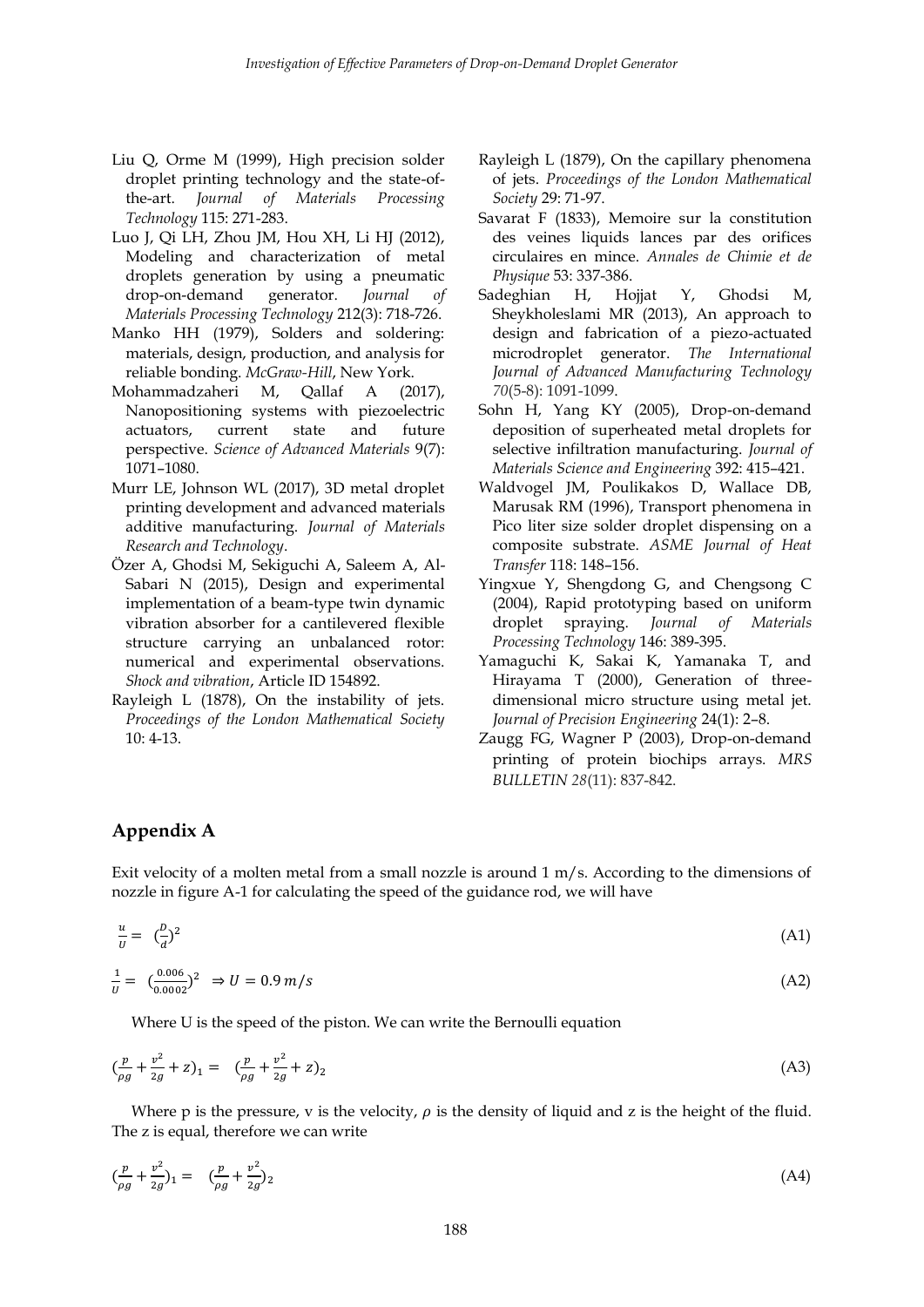In addition, we can calculate the pressure differentiation as

$$
p_1 = p_0 + \rho \frac{u^2 - u^2}{2} \tag{A5}
$$

$$
\Rightarrow p_1 - p_0 \cong \rho \frac{v^2}{2} \tag{A6}
$$

The density of the liquid in this experiment in test temperature is  $7830 kg$ .  $m^{-3}$ . By substituting this value in last equation we will have

$$
\Rightarrow p_1 - p_0 \cong 3170 \tag{A7}
$$

Moreover, the force of the piston can be written as

$$
\sum F = 0 \Rightarrow \sum F = ma = 0 \tag{A8}
$$

$$
\Rightarrow F = (p_1 - p_0)A \Rightarrow F = 3170 * \pi * (0.003)^2
$$
 (A9)

$$
\Rightarrow F = 0.09 \, N \tag{A10}
$$

 To simplify the equations we made some certain assumptions. In the real experiment, the piston has friction, there is heat transfer in the system and the liquid velocity is not continuous. Hence, this value of force for the piston is less than the real value.



**Figure A-1.** Dimension and velocity direction of the nozzle.

For calculating the force of solenoid, thanks to Maxwell equation we can write

$$
F = B^2 A / (2\mu_0) \tag{A11}
$$

 Where F is the force of solenoid, B is the magnetic flux density and magnetic permeability of nozzle. Magnetic flux density can be written as

$$
B = \mu H \implies B = \mu_0 \mu_r \left(\frac{NI}{L}\right) \tag{A12}
$$

Where N is the number of turns in the coil, I is the current, L is the length of the coil,  $\mu_0$  is permeability in vacuum and  $\mu_r$  is the relative permeability. By substituting the values into equation we will have